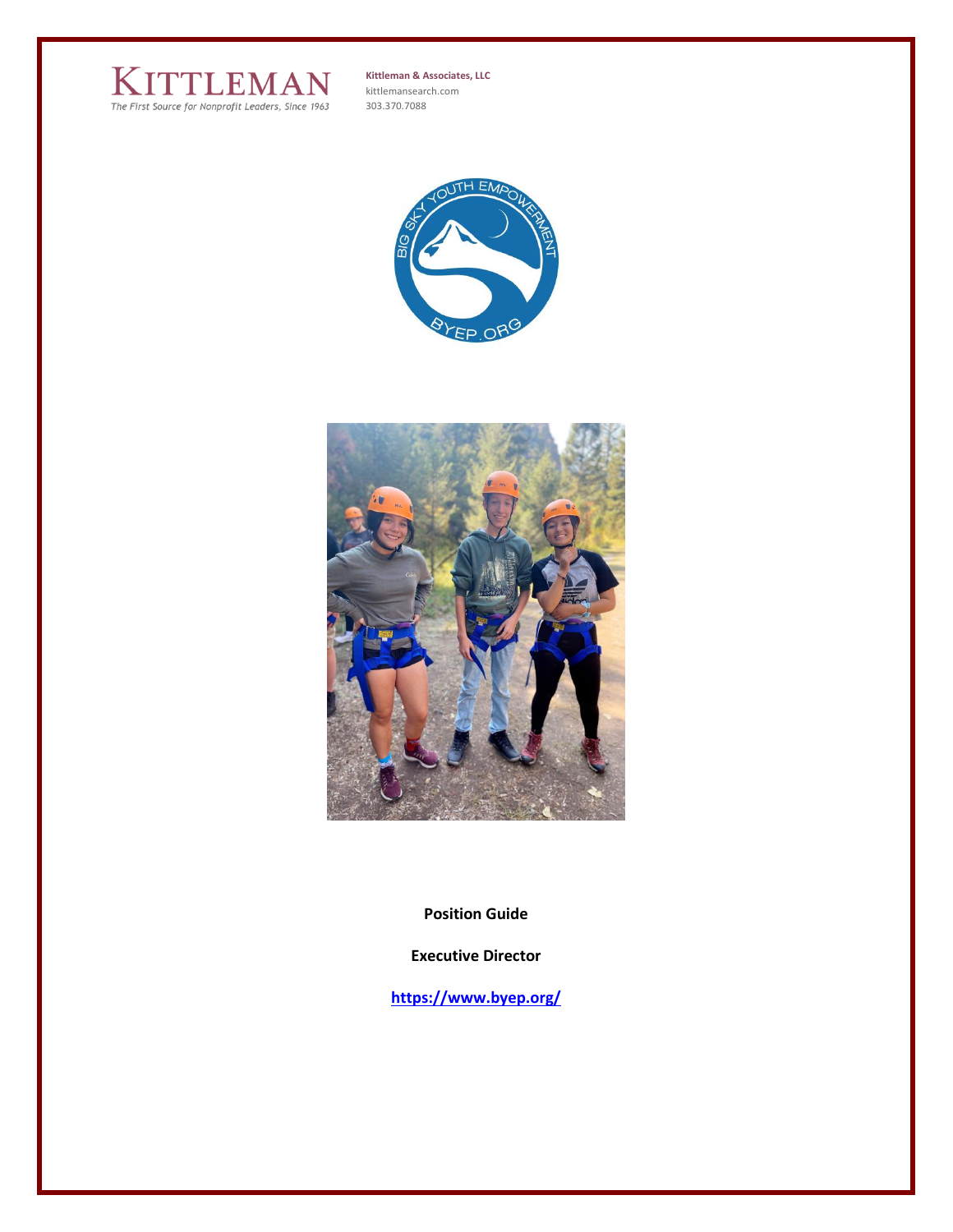

**POSITION: Executive Director REPORTS TO: Board of Directors LOCATION: Bozeman, Montana**

**Mission:** *Big Sky Youth Empowerment (BYEP) provides opportunities for vulnerable teenagers from Gallatin County, Montana, to experience success with the goal of becoming contributing members of the community through group mentorship and experiential adventures.*



**Core Values:** *These eight core values guide our decisions, our intentions, and our interactions with participants, mentors, staff, board members, parents, community stakeholders, and one another. At BYEP, we...*

- *Make decisions in the best interest of youth*
- *Share a Commitment to quality*
- *Do what is right*
- *Know we are all connected*
- *Operate from a growth mindset*
- *Take good care of yourself*
- *Embrace Diversity, Equity, and Inclusion*
- *Have fun!*

# **What is Big Sky Youth Empowerment?**

Big Sky Youth Empowerment (BYEP) is an adventure-based group mentoring program that has served the young people in the Gallatin Valley for the past twenty years. More than 900 teenagers later, BYEP has come a long way since its inception. However, the vision remains unchanged: fill in the spaces that school and therapy do not have the means to access, empowering young people through authentic connections made during amazing outdoor adventures, and weekly workshops, throughout winter, summer, and fall. With the completion of the new BYEP facility, the organization currently serves a population of approximately 150 youth age 12 to 18, with the support of over 50 volunteer mentors and tutors.

Participation in BYEP is voluntary. It is an opportunity awarded to vulnerable youth throughout Bozeman and Belgrade who want to make a change in their lives. In the program, youth are grouped with peers, mentors, and program managers and participate in weekend adventures and weekday workshops. Adventures build confidence as participants are challenged in various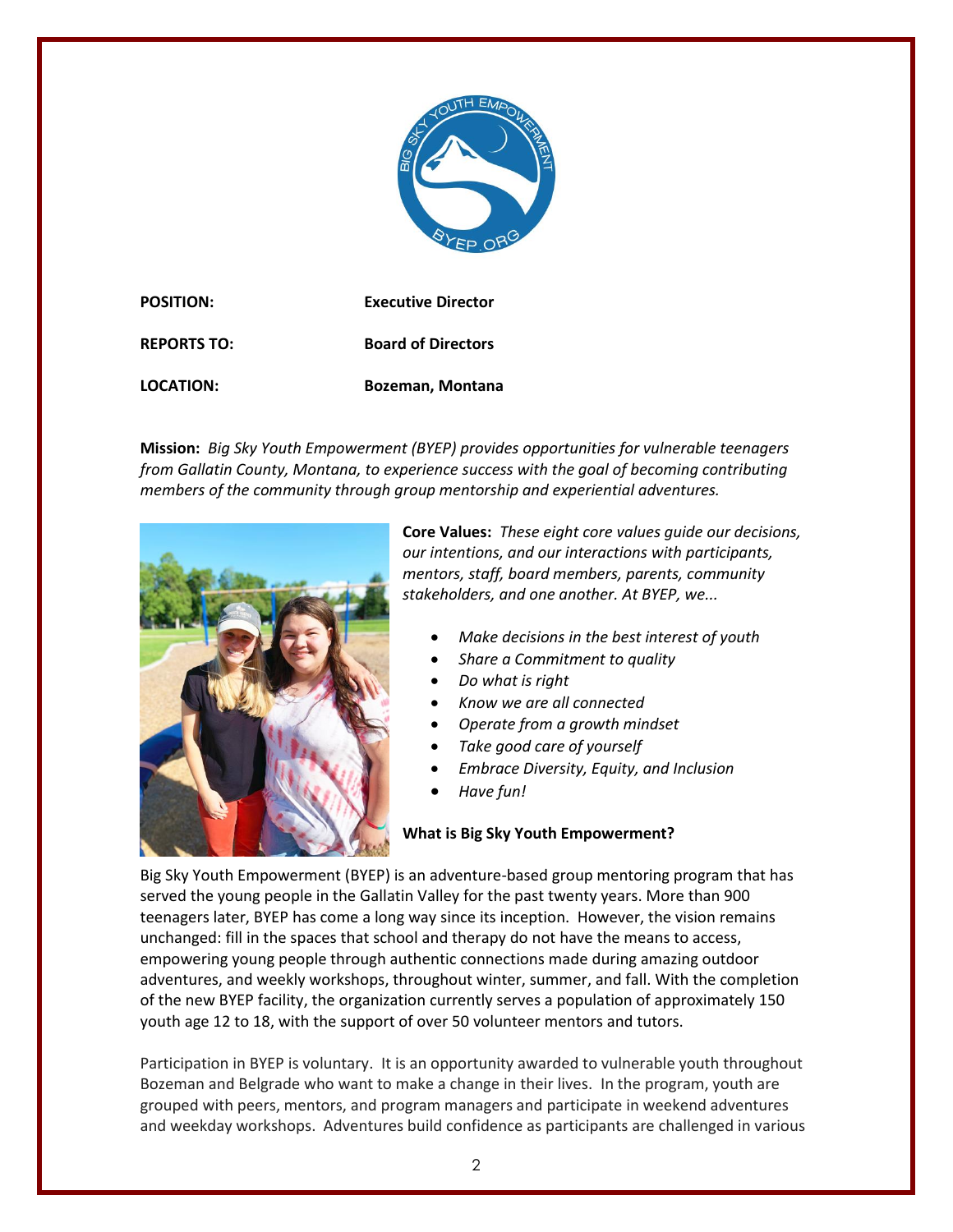settings around Gallatin County. Weekly workshops focus on a social emotional life skills curriculum that includes topics such as building healthy relationships, independent decisionmaking, and interpersonal skills. The goal is to equip teenagers with skills to make educated decisions towards an empowered and independent future.

BYEP is governed by a 10 member Board of Directors with an approximately \$1.6 million annual budget, and a full-time staff of 11. For more information regarding BYEP, please visit [https://www.byep.org/.](https://www.byep.org/)

### **The Opportunity**

The organization serves a diverse cohort of youth: 70% are from the Bozeman School



District, 24% from Belgrade, 6% are enrolled in home school or pursuing their High School Equivalency Test, and 1% are from the Manhattan School District. Eighty-four percent of these youth identify as White, 6% as American Indian/Native Alaskan, 3% as Hispanic/Latino, 2% as Asian, 2% as Native Hawaiian or Other Pacific Islander, and 3% as Multiple Races. Fifty percent of youth identify as male, 41% female, and 9% non-binary. Forty-four percent of program



participants qualify for free or reduced lunches, 51% present with symptoms of depression, 50% report conflict in the home, 23% have been in trouble with the law, and 40% have seriously considered attempting suicide or do not wish to disclose their suicidal ideation. One hundred percent of these youth present with at least one risk factor, 73% present with three or more, and 25% present with seven or more. Additional risk factors include substance use, suspension from school, treatment in a residential facility, abuse, high emotional distress, homelessness, exposure to violence, and more.

Half of teens in the United States (all 42 million of them) meet the criteria for a mental health diagnosis. Anxiety, depression, suicidal ideation, self-harm, PTSD, ADD/ADHD... the list goes on. With the rate of teen suicide in Montana more than double the national rate and an increasing number of U.S.

teenagers meeting the criteria for a mental health diagnosis each year, the need for programs like BYEP is both clear and growing. This is an opportunity for the next Executive Director to work strategically and collaboratively with the BYEP board and staff to meet the evolving needs of teens and define the organization's future impact.

### **Candidate Profile**

BYEP seeks a leader who is passionate about teens achieving their full potential and living empowered, independent futures. This dynamic individual will inspire stakeholders, community leaders, partners, donors, board, and staff to work collaboratively to achieve BYEP's mission.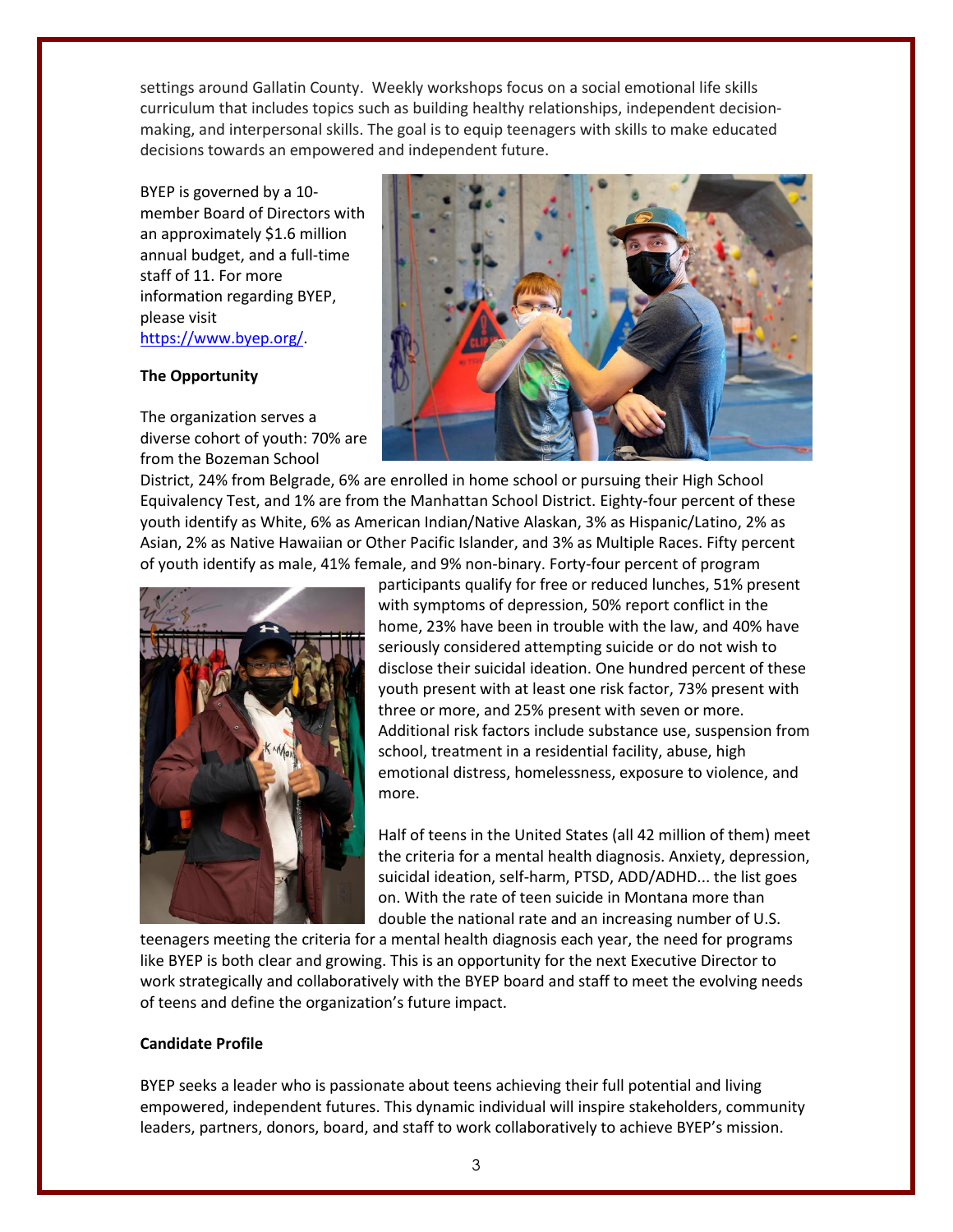This effective leader and experienced manager fosters vibrant teamwork, pursues quality, supports inclusion, and engenders mutual respect while accelerating progress on the organization's outcomes. This is a high-profile, high-energy position, requiring a dynamic and compelling individual who will motivate and mobilize others to support BYEP's impact.

**Leadership.** Provides leadership and vision to the board, staff, volunteers, and other constituents in achieving the organization's mission, values, and goals. This individual is approachable and authentically engages and values the perspectives of others. They understand the importance of culture and can demonstrate success in both growing and sustaining an organization.



- **Fundraising.** Personally raises money and increases BYEP's fund development results by working collaboratively with the board and staff. Understands the dynamics of effective fundraising programs and systems. Builds durable and effective relationships with funders and donors.
- **Business Acumen.** Leads creation of strategic, operating, and financial plans, including the annual budget. Ensures coordination and alignment of all activities, initiatives, and programs within BYEP's mission and values. Runs a fiscally sustainable organization and reports ongoing operating and financial results to the board. Monitors day-to-day financial transactions. This individual brings mission criteria and financial rigor to opportunity assessment. Establishes metrics for performance and measures of success for all facets of the organization's operations. Assesses organizational capacity to implement strategies, identifies gaps in systems and staffing, and develops plans for correction, contingency, and succession. Anticipates factors accelerating or impacting the success of the organization. Sets high ethical standards and is accountable for the organization's results.
- **Management.** Coaches and supports a diverse staff inclusive of many different lived experiences, identities, and philosophies, while creating an equitable and inclusive work environment. Builds and perpetuates a collaborative, creative, and participatory culture. Works to strengthen and grow the human capital of the organization through ongoing staff development. Manages and mentors organizational leadership and direct reports. Enhances infrastructures and systems to support the work of staff and the organization's operating results. Responsible for the annual operating results, financial performance, and impact of this dynamic organization.
- **Relationships.** Actively solicits the participation and involvement of others. Builds effective and durable relationships that translate into long-term successful collaborations, impactful partnerships, and fundraising results. Delivers excellence through personal accountability, motivation, and engagement.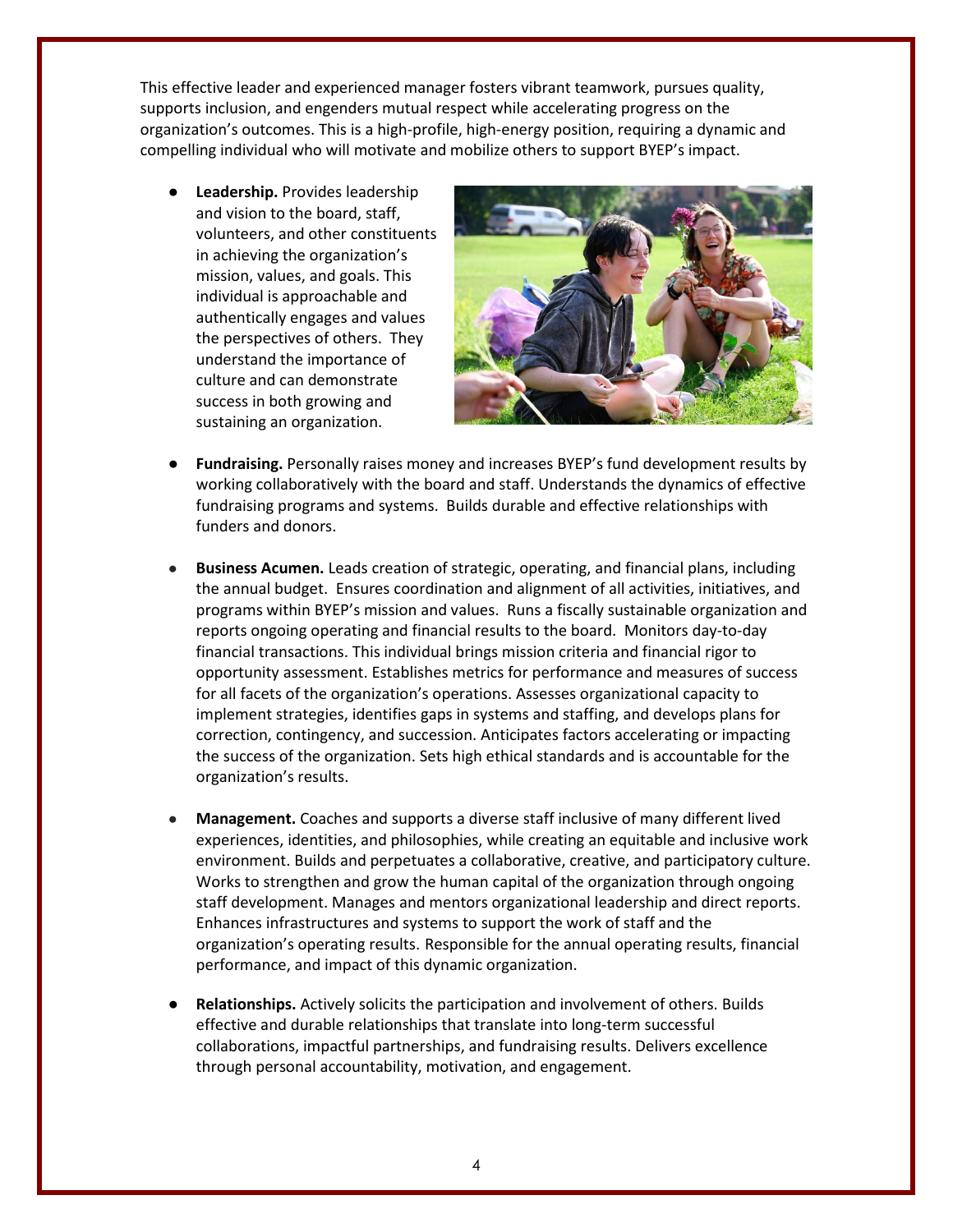- **Future Focus.** Strategist who is attentive to the rapidly changing external environment and dynamic communities served. Fosters strategic thinking among the organization's board and staff to accelerate progress on the organization's mission, improves the effectiveness of BYEP's programs, and builds organizational resiliency.
- **Governance.** Maintains individual relationships with each BYEP board member. Understands nonprofit governance and has the skills to support the board's development as the organization's strategic governing body. Frames issues for board review, discussion, input, and action. Advocates for the board's development, evaluation, and performance.
- **Communications.** Presents complex information clearly, accurately, and transparently. Elevates BYEP's presence and image statewide. Acts as BYEP's primary public representative, speaking on behalf of the organization with the media, partners, and a diverse range of constituents, in small groups and at large public events. Demonstrates facility with digital media and has outstanding written and oral communication skills.



### **Compensation and Benefits**

#### **Qualifications**

This individual will demonstrate CEO, Executive Director, or equivalent leadership experience gained over a career of progressive management experience in the nonprofit, corporate, and/or government sectors. This executive has experience mobilizing talent to support impact and organizational outcomes. It is expected that candidates can demonstrate success in building durable relationships with board, staff, volunteers, partners, stakeholders, and donors. This results-oriented leader will demonstrate success in operating a financially healthy and sustainable organization.

To apply, please submit a current resume and letter of introduction, as soon as possible, to Kittleman & Associates, LLC a[t https://bit.ly/3HayKbF](https://bit.ly/3HayKbF) (click on the Apply button at the bottom of the page).

The salary range for this position begins at \$130,000 and will be commensurable with experience. BYEP provides a wide range of benefits as part of their total compensation package. Among these benefits are a health plan consisting of medical, dental, and vision insurance. BYEP will assist employees in opening a simple IRA account in which employees may contribute part of their pretax compensation. BYEP will match up to 3% of the employee contribution to the plan. Employees are eligible for IRA matching six (6) months after date of hire.